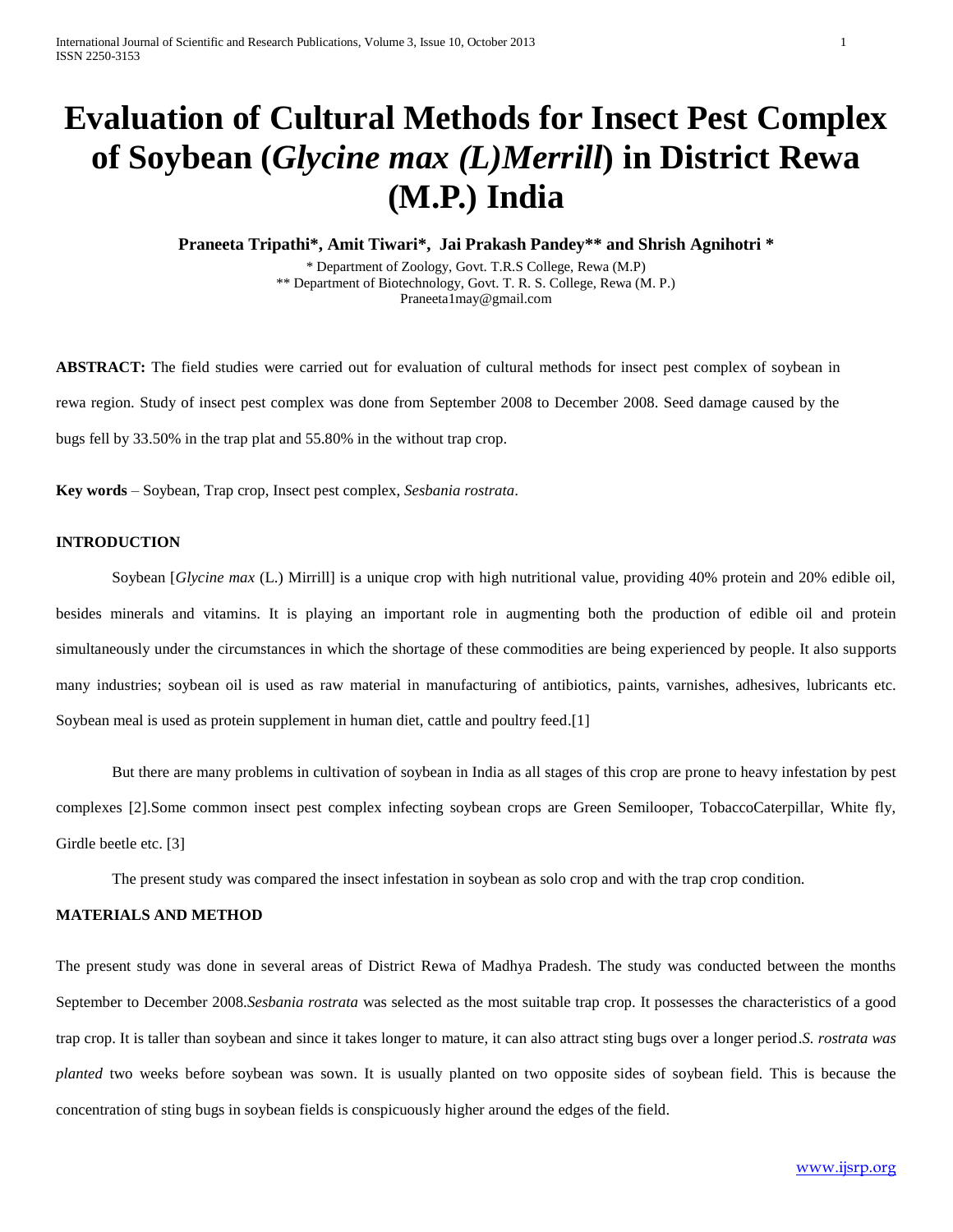The surveys were carried out one in September 2008, the second in October 2008 and the third in December 2008. Damage to pods by the pest was assessed at sites in 2008.

# **RESULTS AND DISCUSSION**

Soybean is an important oil seed crop, it provides highly quality edible oil. At present soybean provides 20% world supply of oils, more than any other single vegetable or animal source. Soybean is not only the prime source of vegetable oils and proteins, but is also enriching the soil fixing atmospheric nitrogen. It is also used for ensilage. [4]

In the present investigation we studied insect population and comparison of damage caused by stink bugs on soybean with and without trap crop. The results showed that the bug population was lower in plot with a trap crop than in those without one (Table 1). The bugs emigrated into the trap crop from surrounding areas when *S. rostrata* had passed the flowering stages. Their main population remained on the trap crop, although some of them moved onto the soybean plants from time to time.

Seed damage caused by bugs fell by 33.50 % in the trap plot and 55.80 % of seed in the plot without the trap crop (Table 2). This is because adult bugs had direct access to the soybean plants.

Singh and Patel 2013 [5] studied chemical control of pest of soybean in satna region. It was concluded that monocrotophos showed best result in the control of sucking insect pests.

Khanzada et al. 2013 [1] described relative resistance of soybean cultivars against sucking insect pests.

# **Table -1: Insect population on soybean with and without Trap crop and on trap crop**

| <b>Plot</b>       | <b>Number of Adults</b> | <b>Number of Nymphs</b> |
|-------------------|-------------------------|-------------------------|
| With Trap crop    | 29                      |                         |
| Without Trap crop | 160                     | 923                     |
| On the Trap crop  | 303                     | 103                     |

# **Table -2: Comparison of Damage caused by stink bugs on soybeans planted with and without Trap Crops**

| <b>Plot</b>       | No. of grains tested | No. of grains infected | Damage $(\% )$ |
|-------------------|----------------------|------------------------|----------------|
|                   |                      |                        |                |
| With Trap crop    | 400                  | 134                    | 33.50          |
| Without Trap crop | 500                  | 279                    | 55.80          |